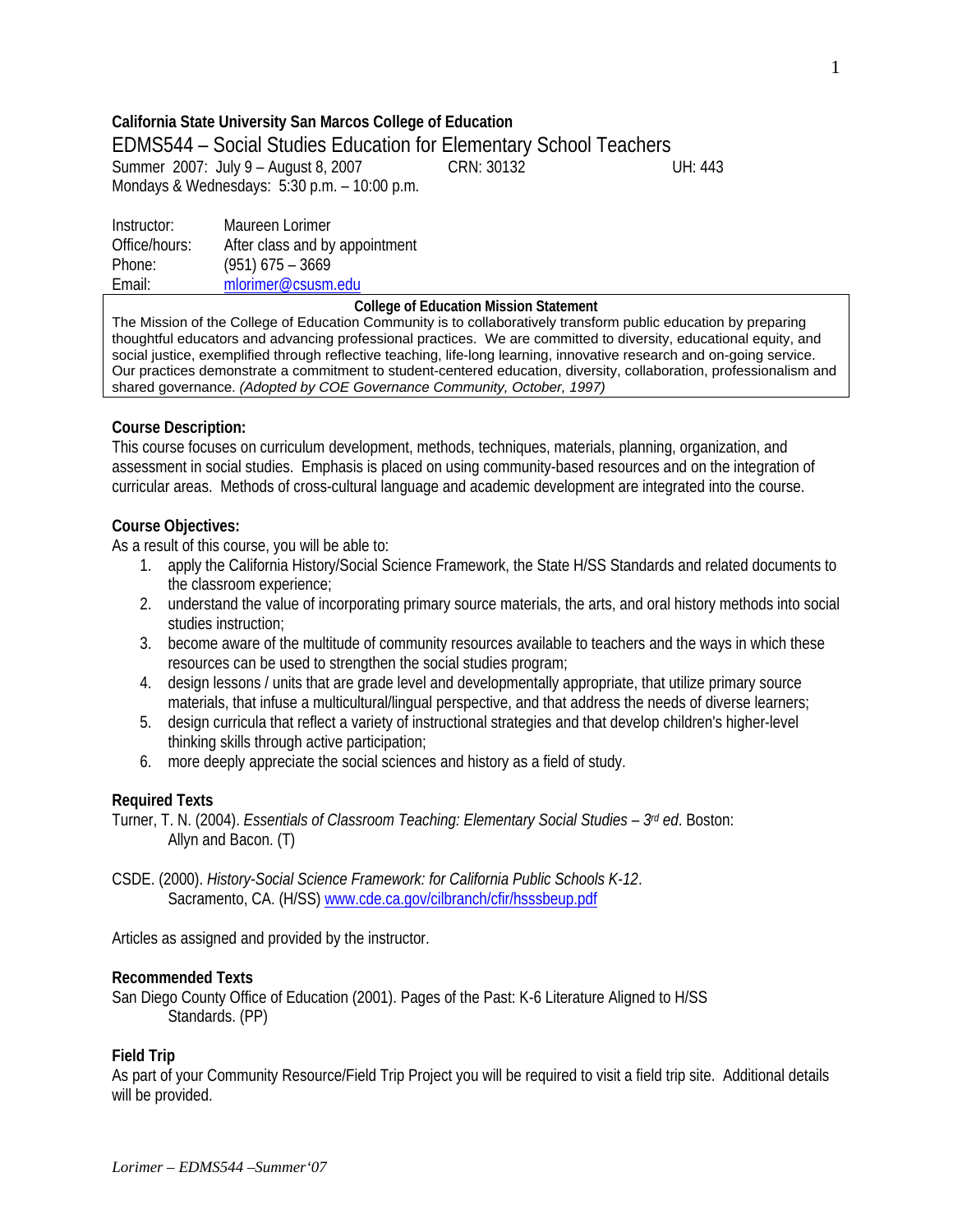# **Authorization to Teach English Learners**

This credential program has been specifically designed to prepare teachers for the diversity of languages often encountered in California public school classrooms. The authorization to teach English learners is met through the infusion of content and experiences within the credential program, as well as additional coursework. Students successfully completing the program receive a credential with authorization to teach English learners. (*Approved by CCTC in SB2042 Program Standards – August 2002*).

**Taskstream**: you will need to register for Taskstream (an electronic portfolio system). Additional information will be provided by the instructor.

# **Teacher Performance Expectations (TPE) Competencies**

The course objectives, assignments, and assessments have been aligned with the CTC standards for the Multiple Subject Credential. This course is designed to help teachers seeking a California teaching credential to develop the skills, knowledge, and attitudes necessary to assist schools and district in implementing effective programs for all students. The successful candidate will be able to merge theory and practice in order to realize a comprehensive and extensive educational program for all students. You will be required to formally address the following TPEs in this course:

# **TPE 1a: Subject Specific Pedagogical Skills for History/Social Science**

During interrelated activities in program coursework and fieldwork MS candidates learn to:

- teach state-adopted academic content standards for students in H/SS while helping students to learn and use basic analysis skills;
- enrich the study of social studies by drawing on social studies concepts, case studies, and cross-cultural activities;
- incorporate basic critical thinking skills and study skills into content-based instruction; and
- utilize active forms of social studies learning, including simulations, debates, research activities, and cooperative projects.

MS candidates begin to interrelate ideas and information within and across history/social science and other subject areas.

# **TPE 11: Preparation to Use Educational Ideas and Research**

Candidates for a Teaching Credential develop and maintain clear expectations for academic and social behavior. The candidates promote student effort and engagement and create a positive climate for learning. They know how to write and implement a student discipline plan. They know how to establish rapport with all students and their families for supporting academic and personal success through caring, respect, and fairness. Candidates respond appropriately to sensitive issues and classroom discussions. They help students learn to work responsibly with others and independently. Based on observations of students and consultation with other teachers, the candidate recognizes how well the social environment maximizes academic achievement for all students and makes necessary changes.

# **CLAD Competencies** supported by this course:

Part 3: Culture and Cultural Diversity

- I.A. Definitions of culture
- I.C. Intragroup differences
- I.D. Physical geography and its effects on culture
- II.A What teachers should learn about their students
- II.B. How teachers can learn about their students
- II.C. How teachers can use what they learn about their students (culturally responsive pedagogy)

III.A. Concepts of cultural contact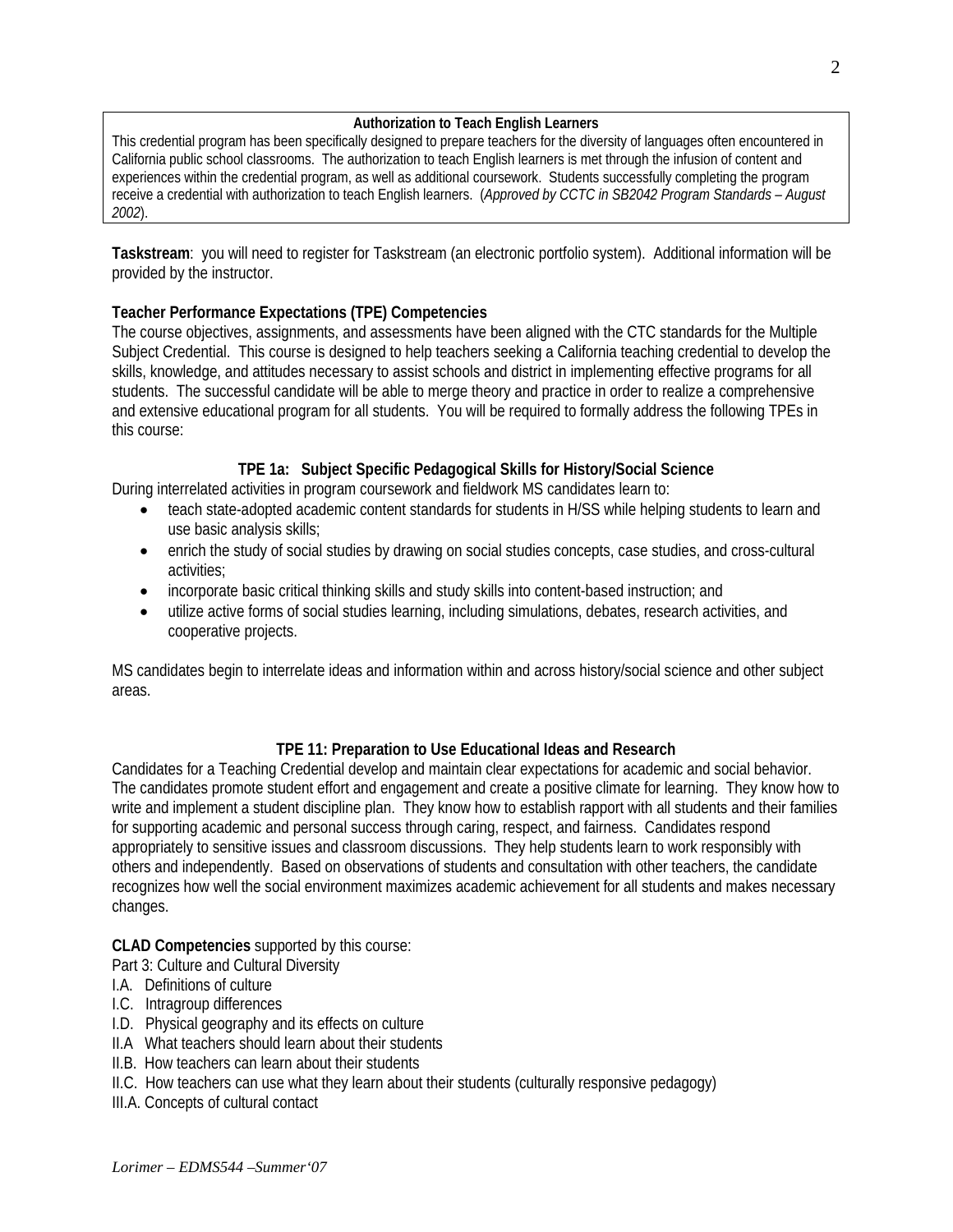III.D. Strategies for conflict resolution IV.A. Historical perspectives IV.B. Demography IV.C. Migration and Immigration

The Teacher Performance Expectations and CLAD Competencies identified above are addressed in EDMS 544 through class discussions, activities, oral/visual presentations, and written assignments.

#### **CSUSM College of Education Attendance Policy**

Due to the dynamic and interactive nature of courses in the College of Education, all students are expected to attend all classes and participate actively. At a minimum, students must attend more than 80% of class time, or s/he may not receive a passing grade for the course at the discretion of the instructor. **Individual instructors may adopt more stringent attendance requirements**. Should the student have extenuating circumstances, s/he should contact the instructor as soon as possible. (*Adopted by the COE Governance Community, December 1997*).

### **Professionalism /Dispositions**

This course deals with complex material processed in a variety of ways. Structured interactions, group processes, oral presentations, guided discussion of readings, and self-disclosure exercises are the norm. Students are expected to have read assigned materials by the date indicated in the syllabus, and should be prepared to discuss readings individually or in variously structured groups. The degree of your engagement in these processes forms the basis for points assigned. Due to the fast paced and highly interactive nature of the course, regular attendance and full participation are expected: teaching and learning is difficult (if not impossible) if one is not present for and engaged in the process. Therefore, the above College Attendance Policy is amplified as follows:

**1**. Missing more than 1 class meeting will result in the reduction of one letter grade.

**2.** Arriving late or leaving early on more than two occasions will result in the reduction of one letter grade.

**3.** Illness and emergency circumstances will be considered/negotiated on a case-by-case basis. *Please notify the instructor in writing (email) as soon as possible* so that handouts can be saved for you. These measures should not be considered punitive, as students are expected to establish appropriate personal, academic and career-ladder priorities. Therefore these measures should be viewed as taking appropriate individual responsibility for one's own learning in a democratic, collaborative and reciprocal-learning environment.

Because this course is part of an accredited program that leads to professional certification, students are expected to demonstrate behavior consistent with a professional career. In particular students must:

**1. Complete all assignments on time**. Late assignments will receive a 20% reduction in points for each day late. Occasionally a student may be asked to revise an assignment. If so, the revised work must be submitted no later than one week after it was returned *and may not be eligible for full credit*. If you are absent when an assignment is due, you may submit the work via email (except for Physical Model) so that it is not counted late. Receipt of the assignment will be returned by the instructor.

**2. Interact professionally and collaborate responsibly with your colleagues**. Teacher education is a professional preparation program and students will be expected to adhere to standards of dependability, academic honesty and writing achievement.

#### **Students with Disabilities Requiring Reasonable Accommodations**

Students must be approved for services by providing appropriate and recent documentation to the Office of Disabled Student Services Office (DSS). This office is located in Craven Hall 5205 and can be contacted by phone at (760) 750-4905 or TTY (760) 750-4909. Students authorized by DSS to receive reasonable accommodations should meet with their instructor during office hours or, in order to ensure confidentiality, in a more private setting.

#### **University Writing Requirement**

Every course at CSUSM must have a writing requirement of at least 2500 words. In EDMS544, the Field Trip Project, Oral History Project, Unit Plan, Mock Interview, and Literature Connection will collectively contain a minimum of 2500 words.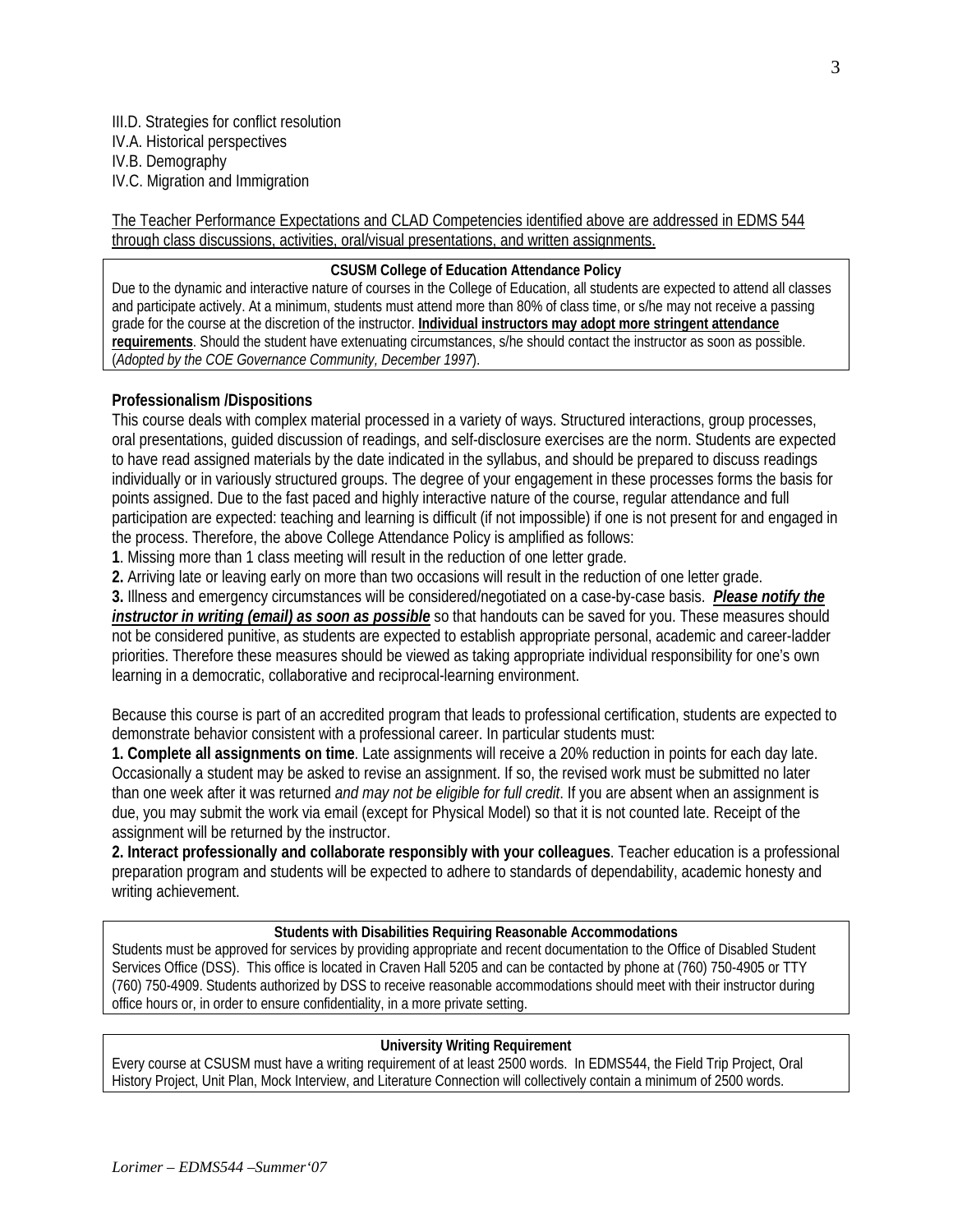## **Course Assignments**

Detailed instructions and rubrics for some course assignments will be handed out in class

## *Reading Response Journal (30 points)*

The assigned readings provide an important foundation for your increasing understanding of how to effectively teach social studies. To aid you in remembering the readings, and assist you with meaningful participation, you are asked to respond to each reading assignment by coming to class with an entry in your reading response journal summarizing key points from the assigned reading for that day. Response journals will be checked randomly and may be collected at the professor's discretion. Response journals may also be referenced by you to answer openended prompts about assigned readings. Please structure each page with:

(1) reading identification (T:8, for example),

(2) key points from the reading (you may include graphics),

(3) a paragraph towards the bottom that connects the reading to your perspectives/ experience,

(4) one question that the reading assignment prompts you to ask after thinking deeper about the issue.

Learning logs will be shared at the beginning of each class session, and will be collected at the end of the course.

## *Finding the Social Studies in You! A Physical Model P/F*

Have you ever tried to explain who you are through six social studies disciplines? For this assignment you will reintroduce yourself to our class by creating a physical model that illustrates aspects of you through each of the disciplines. You may use photographs, drawings, cut-outs, objects, your imagination, etc. This activity models a way to engage your students, and will demonstrate your understanding of the disciplines. Aim to present for 4-5 minutes.

## **The following assignments will link together and create a well-developed social studies unit plan:**

## *Literature Connection (30 points)*

A wealth of children's literature exists that strongly supports the state standards for teaching social studies. This assignment will serve as the introduction to your unit. You will select one children's literature book appropriate for the grade level unit you will be developing. You will be required to present your book and explain how it can be used to advance children's thinking about the key social studies concept and provide a "hook" for the unit you will be developing. Your handout will include a lesson plan that incorporates your book. (specific details will be provided)

## *Community Resource / Field Trip Project (50 points)*

In this assignment you will explore and share information about a field trip site in Southern California. By designing a variety of pre, during, and post-trip teaching activities, as well as questions you might ask during the visit, you will be able to plan an educational (rather than purely recreational) field trip. (specific details will be provided)

## *Oral History Project (50 points)*

Collecting oral histories is an exciting way to help children understand that "history" is found all around us and is being continually created. In this project, you will conduct an oral history interview of a person about a topic that relates to the social studies curriculum.

To support your interview, you will bring to class on the designated day a primary source object (artifact, document, photographs, etc.) of significance to the person/topic of the interview. We will then create a "classroom museum" in which everyone shares his/her object and provides a 5 minute oral presentation giving the object's background and how it could be used in teaching. (specific details will be provided).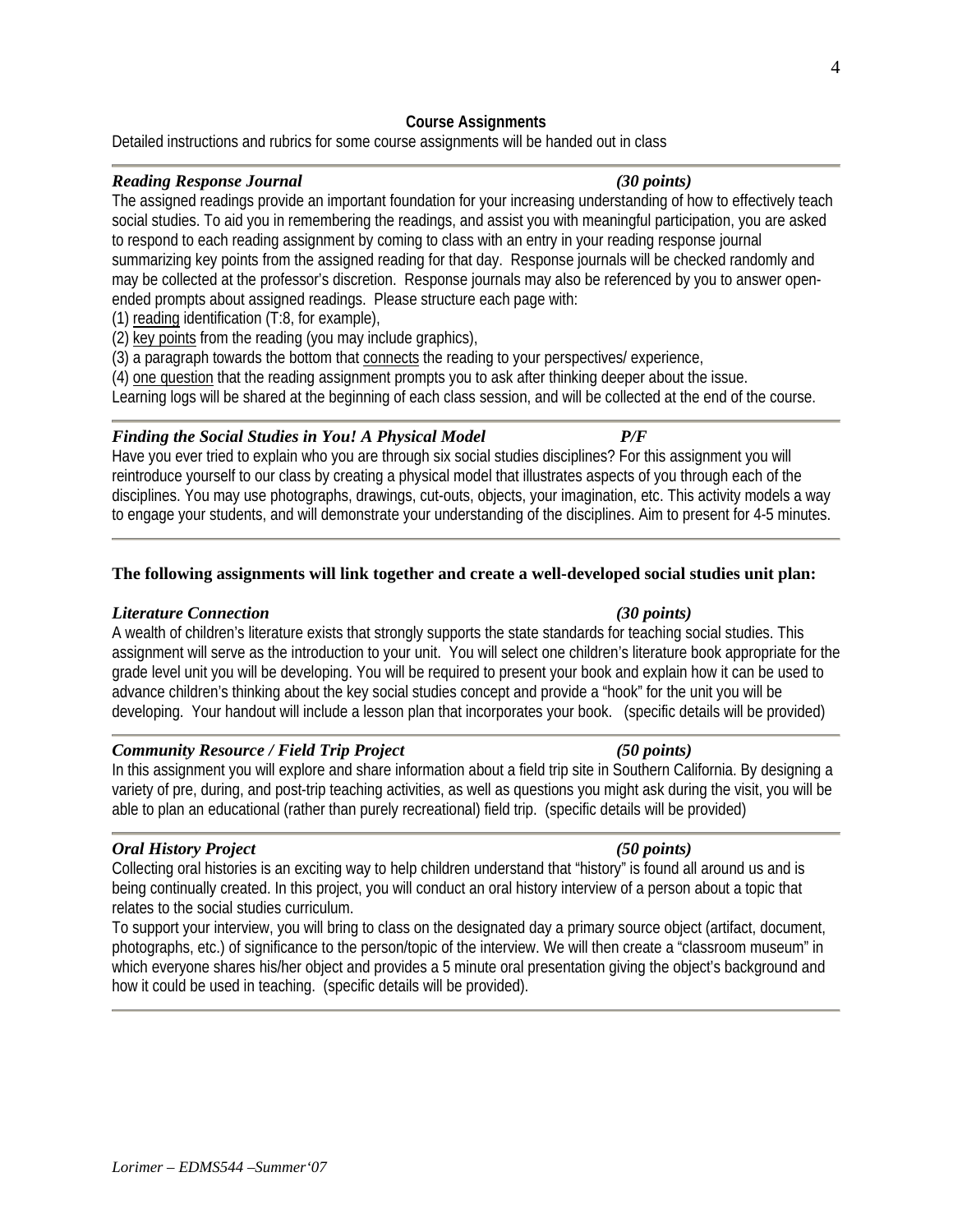## *5 Key Concepts & Mock Interview (15 points)*

Imagine you are at a job interview and were just asked: "How will you teach social studies in your classroom?" Knowing how to teach and structure learning in social studies, and then being able to express your understanding, can be two different abilities. In order to help you eloquently articulate the knowledge you have gained through this course as well as enhance your educational philosophy, you will participate in a write our 5 key concepts and participate in a mock interview. *Oral:* Be prepared to describe at least five (5) of the most important concepts or ideas you have learned in EDMS544. *Written:* Each concept should be fully described in a detailed paragraph with quotes from the reading to support your responses.

### *Taskstream (P / F)*

The Taskstream electronic portfolio system has been designed as a reflective tool and formal assessment of the TPEs required for this course. A detailed explanation of Taskstream and the requirements for entry will be provided by the instructor. *All Taskstream entries must be completed on or before 8:00 a.m. 8/9/07*.

#### **Assignments and Grading**

| <b>Assignment Points</b>      |     |
|-------------------------------|-----|
| Participation/Disposition     | 25  |
| Reading Response              | 30  |
| Self Model                    | P/F |
| <b>Literature Connection</b>  | 30  |
| Community / Field Trip        | 50  |
| Oral History Project          | 50  |
| 5 Key Concepts/Mock Interview | 15  |
| <b>Taskstream Entry</b>       | P/F |
| TOTAL:                        |     |

## **Grading Scale:**

- A 181 200 points
- B 161 180 points
- C 141 160 points
- D 121 140 points

Remember! You must maintain a B average (3.0 GPA) in your teacher education courses to receive a teaching credential from the State of California.

#### **CSUSM Academic Honesty Policy**

"Students will be expected to adhere to standards of academic honesty and integrity, as outlined in the Student Academic Honesty Policy. All written work and oral assignments must be original work. All ideas/materials that are borrowed from other sources must have appropriate references to the original sources. Any quoted material should give credit to the source and be punctuated with quotation marks.

Students are responsible for honest completion of their work including examinations. There will be no tolerance for infractions. If you believe there has been an infraction by someone in the class, please bring it to the instructor's attention. The instructor reserves the right to discipline any student for academic dishonesty in accordance with the general rules and regulations of the university. Disciplinary action may include the lowering of grades and/or the assignment of a failing grade for an exam, assignment, or the class as a whole."

#### **Plagiarism:**

As an educator, it is expected that each student will do his/her own work, and contribute equally to group projects and processes. Plagiarism or cheating is unacceptable under any circumstances. If you are in doubt about whether your work is paraphrased or plagiarized see the Plagiarism Prevention for Students website http://library.csusm.edu/plagiarism/index.html. If there are questions about academic honesty, please consult the University catalog.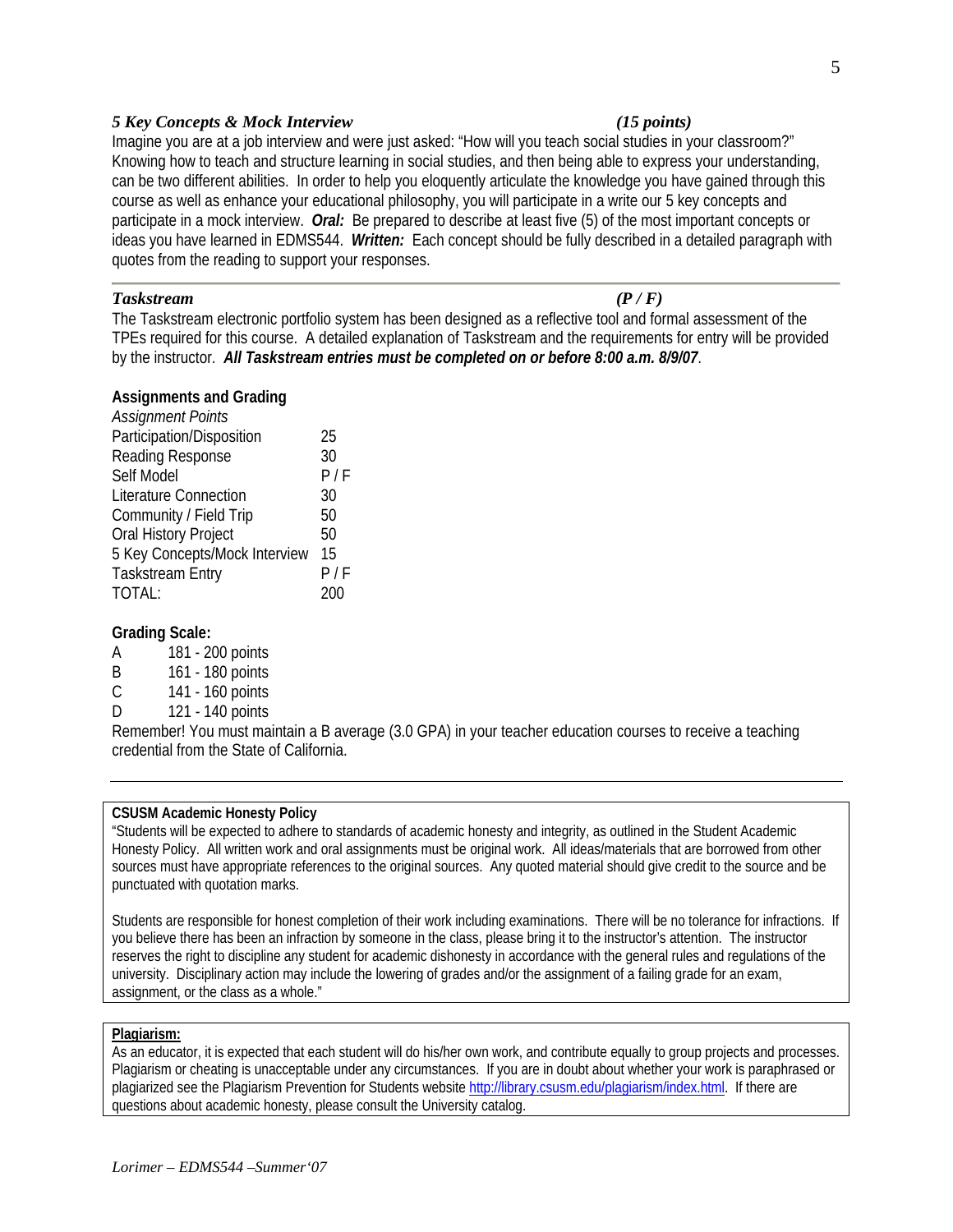| Date         | <b>Key Concepts</b>                                                                                        | Readings                         | Assignments (due for this session)                                                                                    |
|--------------|------------------------------------------------------------------------------------------------------------|----------------------------------|-----------------------------------------------------------------------------------------------------------------------|
| Mon.<br>7/9  | Introduction/Course Overview<br><b>Building Community</b><br>Enduring Understandings & Essential Questions | $T: 1$ (in class)                | Bring all required text and syllabus                                                                                  |
| Wed.<br>7/11 | Assessment<br>Framework / Standards                                                                        | T: 2 & T: 3<br>$T: 5 + articles$ | Reading Response #1 & #2 DUE<br>Self model Presentations                                                              |
| Mon.<br>7/16 | Meeting Diverse Needs<br>Using the Arts to Teach H/SS                                                      | Articles<br>$+T:10$              | Reading Response #3 & #4 DUE<br>Self Model Presentations                                                              |
| Wed.<br>7/18 | Using textbooks effectively<br>Geography                                                                   | T: 4 & T: 7                      | Bring in a social studies textbook<br>Reading Response #5 & #6 DUE<br>Lit Presentation Group #1                       |
| Mon.<br>7/23 | <b>Primary Source Materials</b><br>OH Proposal                                                             | <b>OH</b> Articles               | Field Trip Peer Review<br>Reading Response #7 & #8 DUE<br>Lit Presentation Group #2                                   |
| Wed.<br>7/25 | Preparing for a Field Trip<br>Enhancing the enduring understanding                                         |                                  | Online Learning Module                                                                                                |
| Mon.<br>7/30 | Expanding Student Thinking<br>Critical thinking                                                            | T: 8 & Articles                  | Reading Response #9 & 10 DUE                                                                                          |
| Wed.<br>8/1  | Learning beyond the Classroom<br>The Power of Field Experience                                             |                                  | Taskstream Peer Review<br>Oral History Peer Review<br>Field Trip Project DUE                                          |
| Mon.<br>8/6  | Meet In Computer Lab - Location TBD<br>Developing Your Toolbox<br>Reading, Writing, & Technology           | T:6                              | Taskstream Prep - Bring materials<br>All journal entries DUE                                                          |
| Wed.<br>8/8  | Citizens for the 21st Century<br>Values & Attitudes<br>Reflecting Back and Looking Forward                 | T: 9                             | Oral History Project DUE<br>"Bring museum object"<br>5 Key Concepts DUE<br>Taskstream Entries Due by 8:00 a.m. 8/9/07 |

# **Course Session Topics, Related Readings, and Assignments**